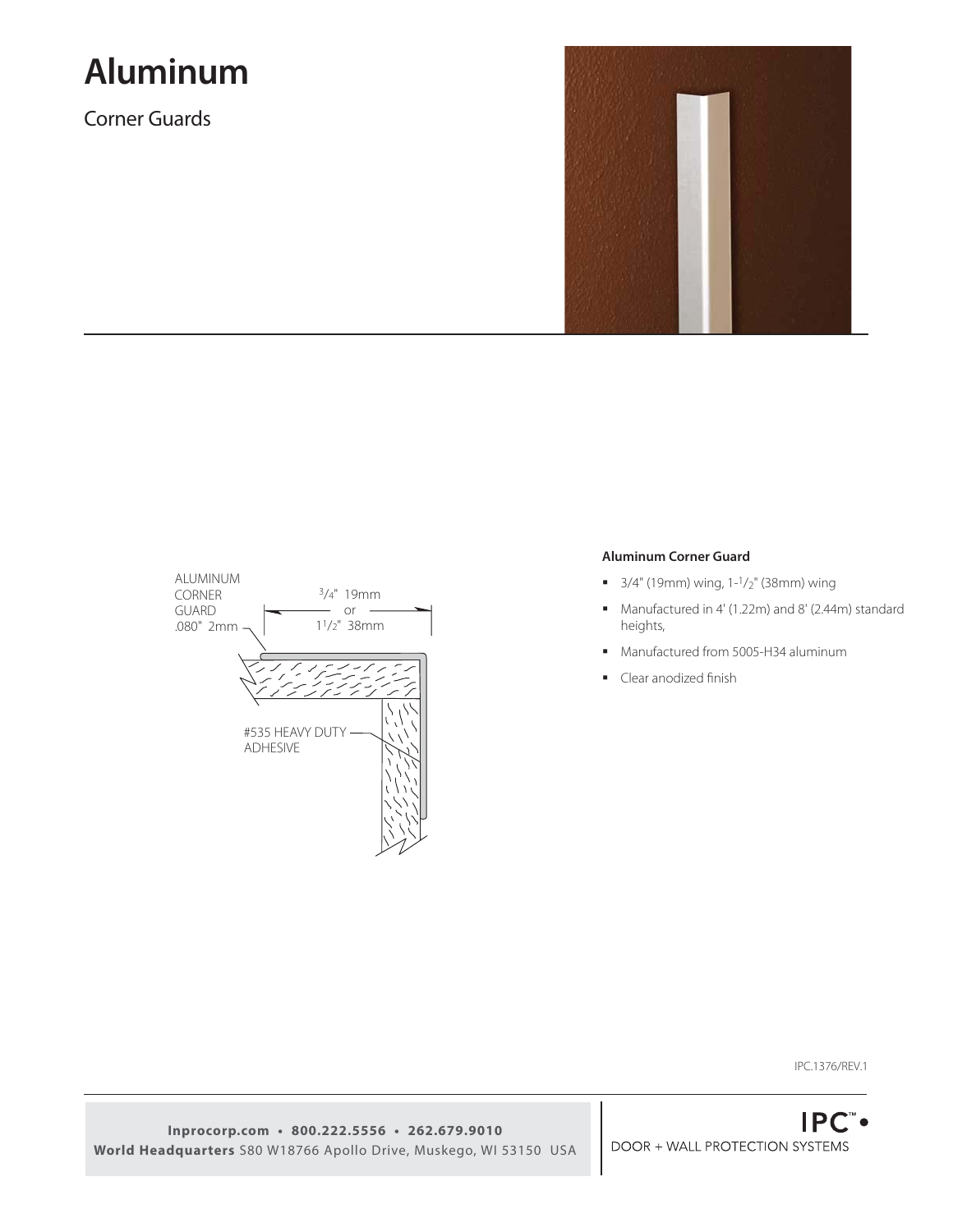## **Aluminum Corner Guard**

## Suggested Specifications

### **PART 1 – GENERAL**

- 1.01 SUMMARY
- A. Corner guard system for wall protection:
- 1.02 SECTION INCLUDES
- A. Aluminum Corner Guard Systems
- 1.03 SUBMITTALS
- A. Product data for each type of corner guard specified. B. Detail drawings indicating mounting details with the
- appropriate adhesives for specific project substrates. C. Samples for verification purposes of corner guard, 6" (152mm) long, in full size profiles of each type indicated.
- D. Cleaning and maintenance instructions for door and wall protection systems.
- 1.04 DELIVERY, STORAGE AND HANDLING
- A. Deliver materials in unopened factory packaging to the jobsite and store in original packaging in a climate controlled location away from direct sunlight. 1.05 PROJECT CONDITIONS
- A. Products must be installed in an interior climate controlled environment.
- 1.06 WARRANTY
- A. Standard IPC Limited Lifetime Warranty against material and manufacturing defects.

#### **PART 2 - PRODUCTS**

2.01 MANUFACTURER

- A. Acceptable Manufacturer: IPC Door and Wall Protection Systems, InPro Corporation, PO Box 406 Muskego, WI 53150 USA; Telephone: 800.222.5556, Fax: 888.715.8407, www.inprocorp.com
- B. Substitutions: Not permitted
- C. Provide all corner guards and wall protection from a
- single source.
- 2.02 MANUFACTURED UNITS
- A. Corner Guards 1. Aluminum Corner Guards
- Size
- 3/4"(19mm) x 3/4"(19mm) x .080"(2.3mm) thick
- 1-1/2"(38mm) x 1-1/2"(38mm) x .080"(2.3mm) thick
- Length: 4' (1.21m) and 8' (2.43m)
- Attachment #535 Heavy Duty Adhesive
- 2.03 MATERIALS
- A. Aluminum: Aluminum Corner Guards shall be manufactured from 5005-H34 aluminum,
- 2.04 COMPONENTS
- A. Attachment
- 1. Adhesive: Field applied heavy-duty adhesive. 2.05 FINISHES
- A. Aluminum corner guards shall have a clear anodized
- finish. Finish shall be to 204R1 specification.

### **PART 3 - EXECUTION**

- 3.01 EXAMINATION
- A. Examine areas and conditions in which the corner guard systems will be installed.
- 1. Complete all finishing operations, including painting, before beginning installation of corner guards.
- B. Wall surface shall be dry and free from dirt, grease and loose paint.
- 3.02 PREPARATION
- A. General: Prior to installation, clean substrate to remove dust, debris and loose particles. 3.03 INSTALLATION
- 
- A. General: Locate the corner guard as indicated on the approved detail drawing for the appropriate substrate and in compliance with the IPC installation instructions. Install corner guard level and plumb at the height indicated on the drawings.
- B. Installation of Aluminum Corner Guards:
- 1. Surface must be dry, clean and properly sealed.
- 2. Apply a bead of PL Premium Heavy Duty Adhesive in a zigzag pattern over the back of each wing of the corner guard. Position corner guard on the wall and apply pressure until a tight fit is achieved.
- 3. Remove the protective plastic covering from the exposed surface of the corner guard.
- 3.04 CLEANING
- A. At completion of the installation, clean surfaces in accordance with the IPC clean up and maintenance instructions.